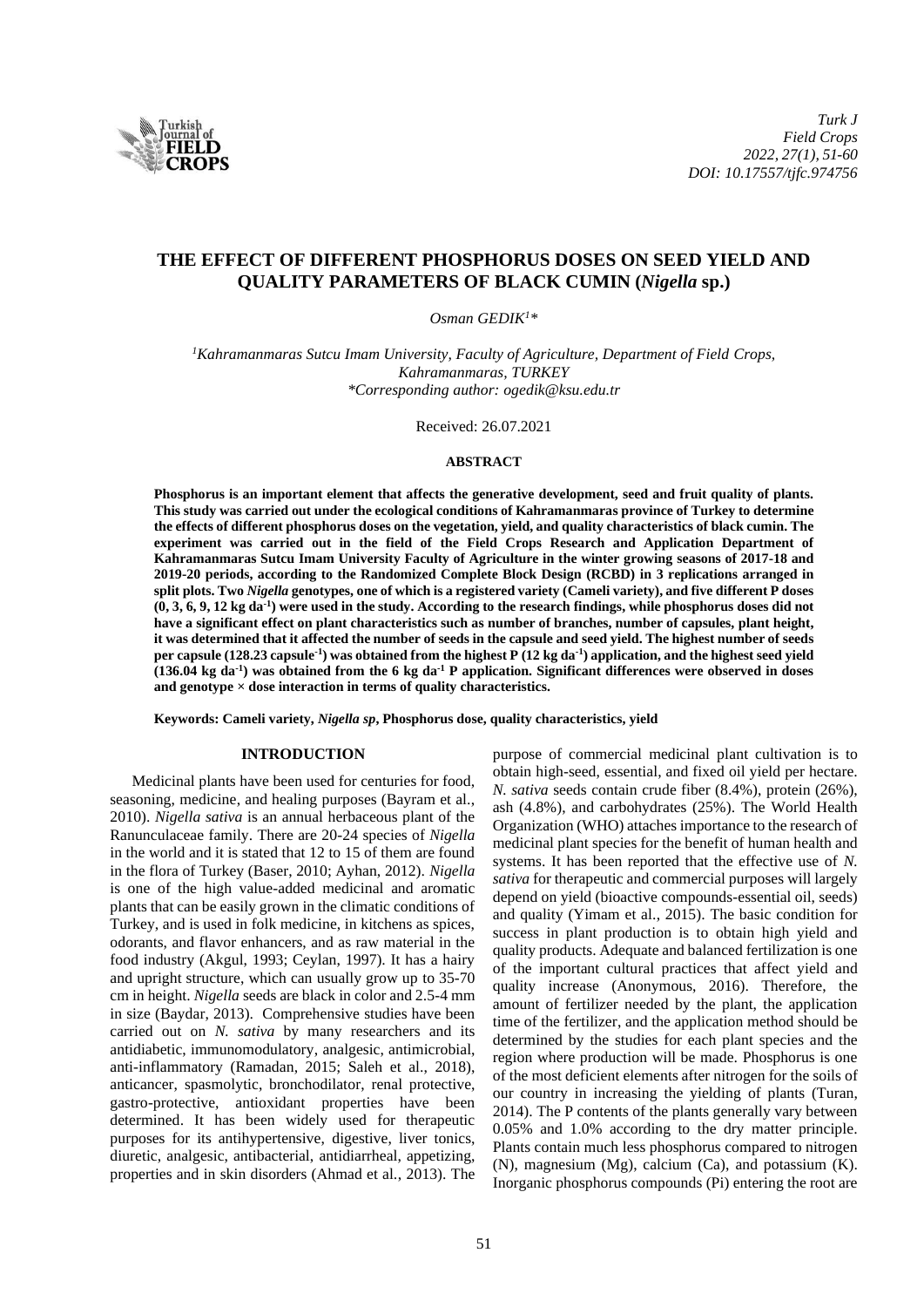stored in the root or transported to the top organs of the plant. After various chemical reactions, inorganic P turns into various organic compounds, including enzymes, nucleic acids, and proteins. In addition to those called adenosine monophosphate (AMP), adenosine diphosphate (ADP) and adenosine triphosphate (ATP), other organicphosphate groups play an important role in transferring the energy needed in metabolic events in plants. The importance of phosphorus in photosynthesis, carbon fixation, and assimilation is undeniable. Phosphorus plays an important role in the formation of genes and chromosomes in plants. Phosphorus plays a role in the transmission of genetic codes from one generation to the next. Phosphorus requirement is very high in meristematic tissues for cell division and growth. It has been determined that phosphorus significantly affects seed and fruit formation, and in the absence of sufficient phosphorus, seed and fruit quality decreases significantly (Kacar, 2015). Phosphorus (P) is among the most limiting nutrients needed for good plant growth and higher yield, and is stored in seeds (White and Veneklaas, 2012; Seyyedi et al., 2017). There is no standard definition of P that is suitable for plant in soil. For this reason, a wide variety of extraction methods are used in the estimation of P for the plant in the soil (Buczko et al., 2018). In plant production, more or less fertilization has negative effects on growth and yield. Black seed quality and production can be severely affected by P deficiencies in the soils (Seyyedi et al., 2017). Mohammed et al. (2000) reported that P and N fertilizers significantly improved growth parameters, yield and yield components as well as nutrient contents in *Nigella sativa.* It was reported that high phosphorus and nitrogen levels cause significant increases in fixed oil, essential oil, protein and phosphorus, and this increase may be because of the effect of phosphorus on root development, flower formation, seed and fruit development (Hammo, 2008). This study aims to determine the effects of different phosphorus doses on seed yield and quality characteristics of black cumin in Kahramanmaras conditions.

# **MATERIALS AND METHODS**

In this study, black cumin seeds were sown in the winters of 2018 and 2020. Due to the unsuitable land and

climatic conditions in the 2019 planting season, the second year of the experiment was carried out in the 2020 winter growing season.

### *Experimental Site and Conditions*

The research was carried out in the Field Crops Research and Application land of Kahramanmaras Sutcu Imam University, Faculty of Agriculture. According to Table 1, the long-term average amount of precipitation was 650.80 mm. While the total precipitation in the vegetation period of 2017-18, in which the research was conducted, was 522.80 mm, which was below the long-term average of total precipitation, the total precipitation in the vegetation period of 2019-20, was above the long-term average of the total precipitation with a value of 652.30 mm. While the long-term average temperature was  $12.60^{\circ}$ C, the average temperature of the vegetation period of 2017-18, in which the study was conducted, was 14.74°C, and the average temperature of the vegetation period of 2019-20 was 13.25°C, which was above the long-term average. According to Table 1, the average temperature values in both years were higher than the long-term average temperature, and the average temperature was higher in the first year than in the second year. The average relative humidity in Kahramanmaras is 63.04% compared to the long-term average. Although the average relative humidity in the study period of 2017-18 was 59.98%, and the average relative humidity in the study period of 2019-20 was higher than the first year with 61.91%, it was seen that the average relative humidity values of both years in which the study was carried out were lower than the long-term average relative humidity value. Soil samples taken from 0-30 cm depth in the experimental field were analyzed at the University-Industry-Public Cooperation Development Application and Research Center (USKIM). Some physical and chemical properties of the soil are given in Table 2. Properties of the soil sample in 2018 and 2020 are as follows, clayed loamy (72.00 and 69.96), slightly alkaline (7.66 and 7.71), low salinity (0.86%) and salt-free (0.05%), moderately calcareous (3.91 and 6.09%), low in organic matter (1.66 and 1.58%), high in potassium (53.00 and 55.51 kg da<sup>-1</sup>), moderately phosphorus  $(6.29 \text{ kg da}^{-1})$ , and very low  $(2.84 \text{ kg da}^{-1})$ , respectively.

**Table 1.** Precipitation temperature, and relative humidity values of experimental years and long-term growing seasons in Kahramanmaras Province (Anonymous 2020a)

|                           |            | Months   |          |         |          |        |       |       |       |                     |  |
|---------------------------|------------|----------|----------|---------|----------|--------|-------|-------|-------|---------------------|--|
| Climatic<br>Factory       | Year       | November | December | January | February | March  | April | May   | June  | Total or<br>Avarage |  |
|                           | 2017-2018  | 89.60    | 33.70    | 149.90  | 63.10    | 47.40  | 71.60 | 28.10 | 39.40 | 522.80              |  |
| Precipitation             |            |          |          |         |          |        |       |       |       |                     |  |
| (mm)                      | 2019-2020  | 39.10    | 198.50   | 88.00   | 72.70    | 173.40 | 61.80 | 18.50 | 0.30  | 652.30              |  |
|                           | Long years | 87.50    | 116.60   | 125.40  | 108.30   | 93.40  | 69.80 | 41.20 | 8.40  | 650.80              |  |
|                           | 2017-2018  | 12.20    | 8.90     | 7.40    | 9.70     | 14.20  | 18.40 | 21.70 | 25.40 | 14.74               |  |
| Average                   | 2019-2020  | 13.50    | 8.40     | 6.30    | 6.10     | 12.50  | 15.90 | 15.90 | 24.50 | 13.25               |  |
| Temperature $(^{\circ}C)$ | Long years | 11.50    | 6.80     | 4.90    | 6.40     | 10.60  | 15.50 | 20.30 | 25.30 | 12.60               |  |
| Relative humidity<br>(% ) | 2017-2018  | 64.20    | 69.00    | 69.50   | 69.40    | 60.80  | 45.30 | 52.60 | 49.10 | 59.98               |  |
|                           | 2019-2020  | 56.20    | 81.90    | 69.30   | 68.30    | 67.30  | 58.20 | 47.20 | 46.90 | 61.91               |  |
|                           | Long years | 66.68    | 79.85    | 69.99   | 65.62    | 60.00  | 57.59 | 54.95 | 49.67 | 63.04               |  |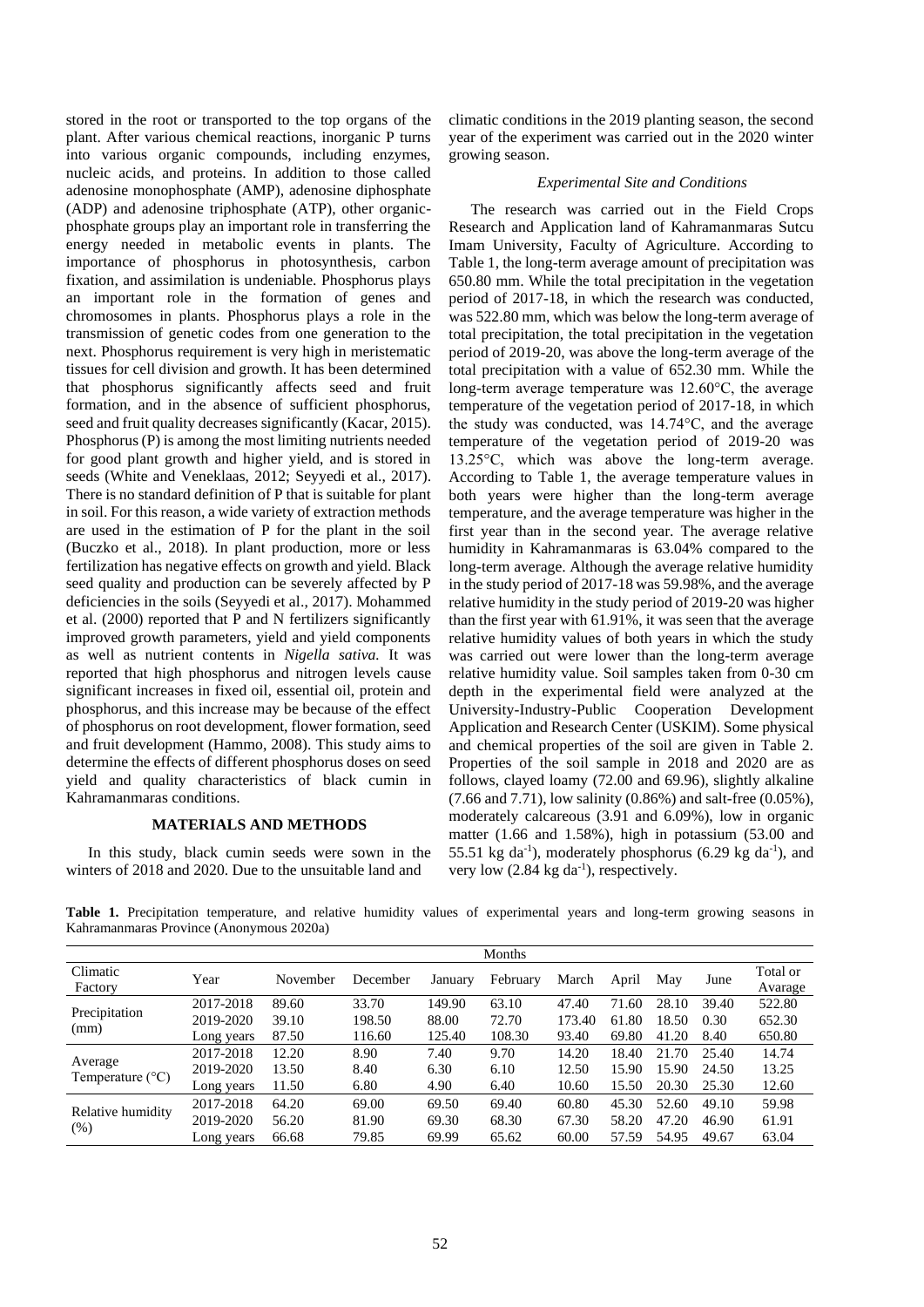**Table 2.** Some chemical and physical properties of the study area soils (Anonymous 2020b)

| Year | <b>Texture class</b> | Organic matter<br>$\frac{1}{2}$ | CaCO <sub>3</sub><br>$($ %) | EС<br>(dS m-1) | pH   | $P_2O_5$<br>$(kg da-1)$ | $K_2O$<br>$(kg da-1)$ |
|------|----------------------|---------------------------------|-----------------------------|----------------|------|-------------------------|-----------------------|
| 2018 | Clav (<br>(72)       | .66                             | 3.91                        | 0.86           | 7.66 | 6.29                    | 53                    |
| 2020 | Clay-loam (69.96)    | . . 58                          | 6.09                        | 0.05           |      | 2.84                    | 55.51                 |

#### *Experimental Material*

In the study, *N. sativa* species (Genotype 1-G1) and registered Cameli variety (Genotype 2-G2) seeds obtained from the GAP Agricultural Research Institute Directorate and Eskisehir [Transitional Zone Agricultural Research](https://arastirma.tarimorman.gov.tr/gktaem/Sayfalar/EN/AnaSayfa.aspx)  [Institute,](https://arastirma.tarimorman.gov.tr/gktaem/Sayfalar/EN/AnaSayfa.aspx) were used in the study as materials. In the study, Triple Super Phosphate (43-45%) fertilizer for phosphorus doses and Ammonium Nitrate fertilizer (33%) for N dose were used. In the experiment, 5 different doses of phosphorus, 0, 3, 6, 9, and 12 kg  $da^{-1}$  were applied. Nitrogen was calculated to be 6 kg pure N per decare, and a half was applied during planting and the remaining half was applied in spring during the bolting period.

#### *Design and Cultural Practices*

In the land where the soil preparation was made, the rows were opened with the help of a marker with a planting depth of 2-3 cm, and a spacing of 30 cm in 6 rows, and the genotypes were divided into the main plots, the phosphorus doses were placed in the sub-plots, and the plots were carried out in three replications according to the experimental design. The length of the plot was 3 m and the width was 1.80 m, the distance between the plots was 0.5 m and the distance between the blocks was 2.5 m. Plants were thinned so that the row spacing was 10 cm. Irrigation

was done by the furrow method twice in both years and weed control was done by hand. The trial was established in November in both years. The thinning process of the plants was carried out in March, the weed control was carried out once in April with the thinning process. Irrigation was performed twice, in May and June (Table 3). No diseases or pests were detected during the vegetation period of the plants. After removing the edge effect of the plants which grew ripe (one row from the top and bottom, and 50 cm from the beginning and end of the plot), the plants were harvested by hand on 18 June 2018 and 25 June 2020. The following characteristics were measured in 10 randomly selected plants from the plots after harvest; the number of branches, plant height (cm) in a plant (piece  $plant^{-1}$ ), the number of capsules in a plant (capsule plant<sup>-1</sup>), the number of seeds in a capsule (piece capsule<sup>-1</sup>), thousand-grain weight  $(g)$ , seed yield  $(kg da^{-1})$ , protein ratio  $(\%)$ , essential oil content  $(\%)$ , essential oil yield (L da<sup>-1</sup>), fixed oil content  $(\%)$ , and fixed oil yield (kg da<sup>-1</sup>). After 25 g of seeds samples were ground, the hydro-distillation process was performed in Neo-Clevenger device for 3 hours, and then the essential oil content (%) was volumetrically determined. In addition, fixed oil content (%) was determined by extraction with petroleum ether for 6 hours in the Soxhlet apparatus in 5 g of ground seeds.

**Table 3.** Data on cultural activities and practice times

| Years | Sowing date      | <b>Plant thinning</b> | Weed control  | <b>Irrigation 1</b> | <b>Irrigation 2</b> |
|-------|------------------|-----------------------|---------------|---------------------|---------------------|
| 2018  | 16 November 2018 | 20 March 2018         | 22 April 2018 | 15 May 2018         | 2 June 2018         |
| 2020  | 14 November 2020 | 15 March 2020         | 20 April 2020 | 28 May 2020         | 5 June 2020         |

#### *Statistical Analyses*

Statistical analyzes of the examined yield and qualityrelated characteristics were analyzed using the SAS 9.1 package program according to the Randomized Complete Block Design (RCBD) arranged in split-plots. The significant differences were compared by the LSD multiple comparison test at the P<0.05 and P<0.01 levels of significance (Steel and Torrie, 1980).

# **RESULTS AND DISCUSSION**

In this study, the effects of phosphorus applications on yield, and quality characteristics in two different black cumin genotypes were investigated.

#### *Plant height (cm)*

While the difference between genotype, dose, and genotype  $\times$  dose interaction was not found to be significant in terms of the effect of phosphorus application on plant height, the application years were found to be significant. The average plant height value was 75.35 cm in 2018 and 60.06 cm in 2020 (Table 4). Since the amount of precipitation in 2018 was higher than 2020 in April-May, which was the period of plant bolting, there was a difference in plant height between the years (Table 1). Kizil et al. (2008) reported that higher precipitation amount in the first year of the study contributed positively to number of branches, plant height, and capsules number per plant. Yimam et al. (2015) reported plant height as 45.7-72.5 cm, Tuncturk et al. (2011) as 30.7- 35.3 cm, Muhammad et al. (2017) as 50.02-53.51 cm, Shirmohammadi et al. (2014) as 23.0-32.1 cm, Kosar and Ozel (2018) reported plant height as 47.8-68.6 cm, Kilic and Arabaci (2016) 78.9 cm, and Abadi et al. (2015) as 19.04-23.43 cm. Kizil et al. (2008) reported plant height in the range of 50.5-59.0 cm in winter planting and that there was no difference between doses. Similarly, no differences were detected in plant height between doses in this study. The increased plant height may actually be because of the greater availability of nutrients in the soil in the cultivation area (Yimam et al., 2015). The ecology, soil, and agricultural practices in which the plant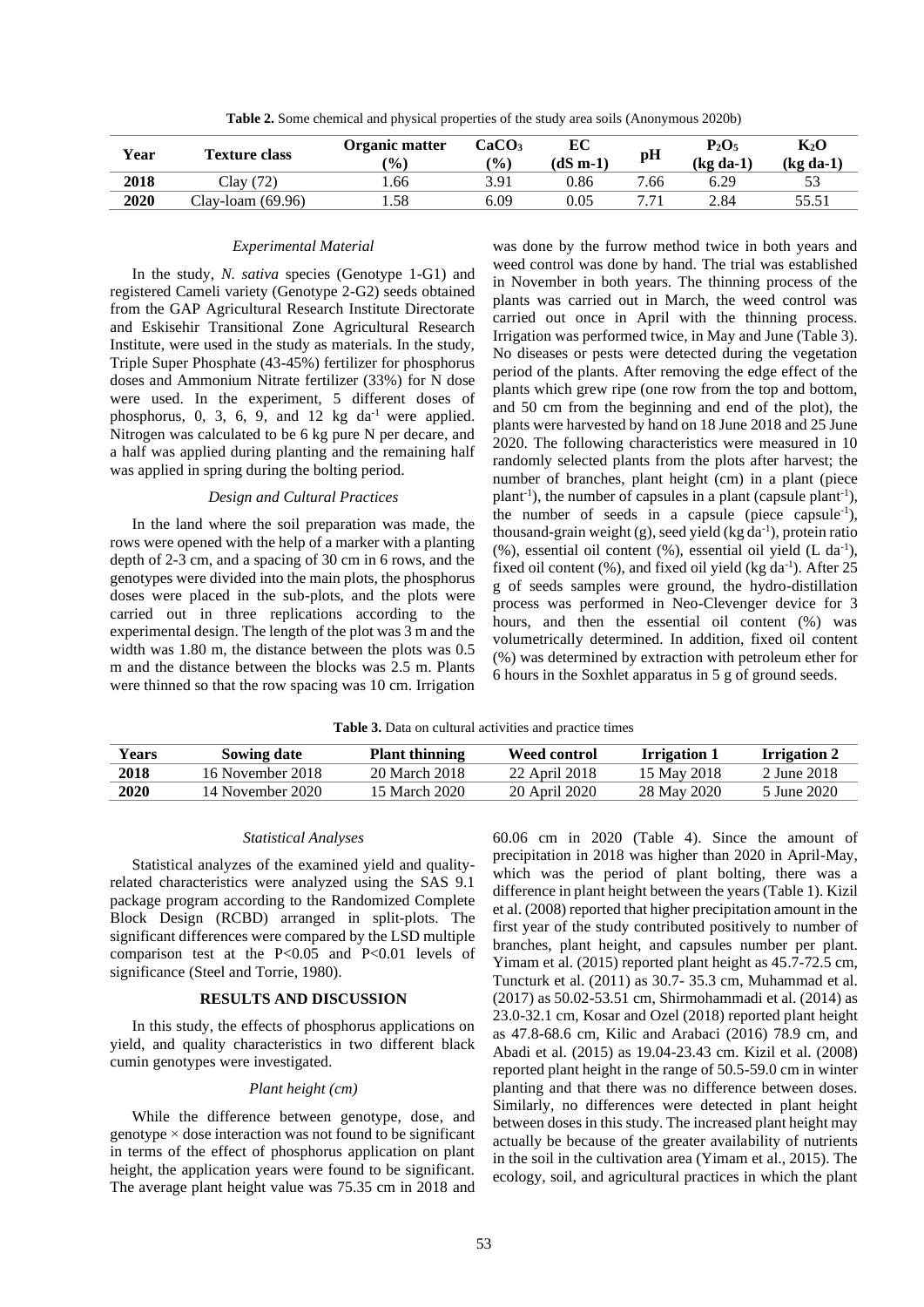grows had important effects on plant height. The differences between the results of other studies in terms of

plant height were because of soil, genotype, and ecological conditions.

|                                    |                     | PH                 | NB                | $\rm NC$ | <b>NSC</b> | <b>TSW</b>        | SY        |
|------------------------------------|---------------------|--------------------|-------------------|----------|------------|-------------------|-----------|
|                                    | $G_1$               | 68.66              | 8.43 a            | 16.95 a  | 120.49     | 2.58 <sub>b</sub> | 125.31    |
| Genotype                           | G <sub>2</sub>      | 66.76              | 7.56 b            | 14.79 b  | 123.29     | 2.70a             | 129.56    |
|                                    | $\boldsymbol{0}$    | 67.77              | 7.87              | 15.59    | 119.86 bc  | 2.62              | 121.77 b  |
| Doses                              | 3                   | 67.90              | 7.80              | 16.42    | 116.04 c   | 2.61              | 128.46 ab |
|                                    | 6                   | 66.23              | 7.91              | 16.13    | 122.78 b   | 2.64              | 136.04 a  |
| $(kg da^{-1})$                     | 9                   | 68.46              | 8.06              | 15.59    | 122.53 b   | 2.63              | 124.57 b  |
|                                    | 12                  | 68.18              | 8.30              | 15.64    | 128.23 a   | 2.69              | 126.34 b  |
| Year                               | 2018                | 75.35 a            | 9.76 a            | 18.76 a  | 111.63 b   | 2.67a             | 154.34 a  |
|                                    | 2020                | 60.06 <sub>b</sub> | 6.23 <sub>b</sub> | 12.98 b  | 132.15 a   | 2.61 <sub>b</sub> | 100.54 b  |
|                                    | $G_1 \times P_0$    | 68.26              | 8.13              | 16.98    | 120.62     | 2.53              | 116.91    |
|                                    | $G_1 \times P_3$    | 68.68              | 8.33              | 17.61    | 114.73     | 2.53              | 118.40    |
|                                    | $G_1 \times P_6$    | 66.67              | 8.20              | 16.86    | 121.52     | 2.56              | 138.23    |
|                                    | $G_1 \times P_9$    | 70.83              | 8.82              | 17.12    | 117.00     | 2.60              | 127.27    |
| Genotype x Doses<br>$(G \times D)$ | $G_1 \times P_{12}$ | 68.87              | 8.67              | 16.21    | 128.60     | 2.69              | 125.76    |
|                                    | $G_2 \times P_0$    | 67.28              | 7.62              | 14.21    | 119.12     | 2.73              | 126.65    |
|                                    | $G_2 \times R_3$    | 67.12              | 7.28              | 15.24    | 117.35     | 2.70              | 138.54    |
|                                    | $G_2 \times P_6$    | 65.80              | 7.63              | 15.40    | 124.05     | 2.73              | 133.86    |
|                                    | $G_2 \times P_9$    | 66.10              | 7.32              | 14.07    | 128.07     | 2.67              | 121.88    |
|                                    | $G_2 \times P_{12}$ | 67.50              | 7.95              | 15.07    | 127.87     | 2.70              | 126.93    |
| Mean                               |                     | 67.71              | 7.99              | 15.87    | 121.9      | 2.64              | 127.44    |
| CV                                 |                     | 5.89               | 6.8               | 7.9      | 4.77       | 3.00              | 7.24      |
| LSD for years                      |                     | 2.09**             | $0.28**$          | $0.66**$ | $3.06**$   | $0.04*$           | $4.85**$  |
| LSD for genotype                   |                     | ns                 | $0.28**$          | $0.66*$  | ns         | $0.04**$          | ns        |
| LSD for doses                      |                     | ns                 | ns                | ns       | 4.83**     | ns                | $7.67**$  |
| LSD for $G \times D$               |                     | ns                 | ns                | ns       | ns         | ns                | ns        |

**Table 4.** Two-year averages and LSD groupings of applied phosphorus doses on yield and vegetative properties in black cumin

PH: Plant height (cm), NB: Number of branches (branch plant<sup>-1</sup>), NC: Number of capsules (capsule plant<sup>-1</sup>), NSC; Number of seeds per capsule (seed capsule<sup>-1</sup>), TSW: Thousand seeds weight (g), SY: Seed yield (kg da<sup>-1</sup>), ns: No significant, \*P<0.05; \*\*P<0.01

### *Number of branches (number plant-1 )*

Genotypes were significant at a level of 1% in terms of the number of branches in the plant, while the interaction between dose and genotype  $\times$  dose was found to be insignificant. While the number of branches was 8.43 per plant<sup>-1</sup> in genotype 1 (G1), it was 7.56 per plant<sup>-1</sup> in genotype 2 (G2) (Table 4). The difference between years was significant and the average number of branches was 9.76 in the first year, while it was 6.23 in the second year (Table 4). Tuncturk et al. (2011) reported the number of branches per plant as 3.76 to 4.10, and Kizil et al. (2008) as 5.1 to 6.2 in winter sowing period. Faizy (2019) determined the number of branches as  $7.18$ -7.88 branch plant<sup>-1</sup>. Kizil et al. (2008) reported that more rainfall in the first year of the trial contributed positively to number of branches, plant height, and number of capsules per plant. Similarly, in the second year of the study, plant growth was weaker, and therefore, the number of branching decreased in the second year because of the fact that the precipitation in March and April, which is the plant development period, was less than in the first year (Table 1). The response of the plant to phosphate fertilizer can be highly variable from one year to the next because of many factors affecting P availability and crop growth (Kizil et al., 2008). This may cause

differences in the data of the plant observations in different years.

### *Number of capsules per plant (capsule plant-1 )*

While genotypes were significant at the 5% level in terms of the number of capsules in the plant, no difference was observed in the interaction of genotype x doses. Genotype  $1$  (16.95 capsule plant<sup>-1</sup>) has a lower value than genotype  $2(17.79 \text{ capsule plant}^{-1})$  in terms of the number of capsules. While the number of capsules per plant was 18.76 capsule plant-1 in the first year, it was determined as 12.98 capsule plant<sup>-1</sup> in the second year (Table 4). The fact that Geren et al. (1997) did not find a difference between doses in the February sowing in the second year supports our study. Kizil et al. (2008) determined the number of capsules per plant in winter sowing as 12.4-15.5 capsules per plant-1 and did not find any difference between doses and years. Yimam et al. (2015) determined the number of capsules per plant as 21.5-45.9 (60/40 N/P), Datta (2004) obtained the highest number of capsules at 20 and 40 kg haphosphorus  $(5.68-5.61)$ , the lowest number of capsules (4.68) in the control group. Tuncturk et al. (2011) reported 4.68-5.68 capsules per plant-1 , Faizy (2019) 34.40-38.46 capsules per plant-1 , Kosar and Ozel (2018) 4.03-7.63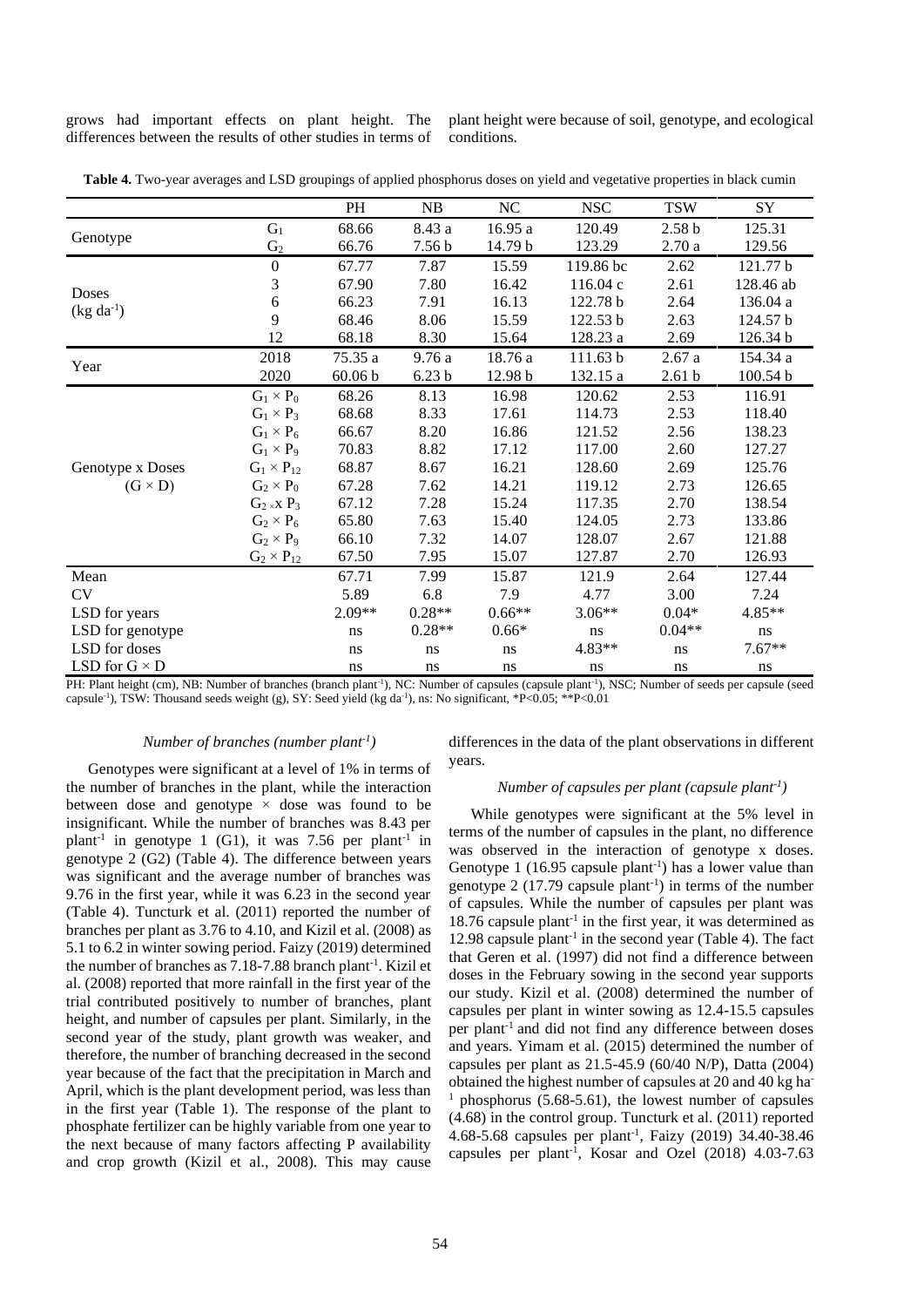capsules per plant-1 , Kilic and Arabaci (2016) 16.17 capsules per plant<sup>-1</sup>.

### *Number of seeds (piece capsule-1 )*

While it was found that the effect of phosphorus doses on the number of seeds in the capsule was at a significance level of 1%, the interaction between genotype and genotype × dose was not significant. While the average number of seeds per capsule in G1 was 120.49 per capsule, it was determined as 123.29 in G2. In terms of doses, the highest value was obtained from the  $12$  kg da<sup>-1</sup> application with 128.23 seeds per capsule at, while the lowest value was determined as 119.86 and 116.04 seeds per capsule from 0 kg da<sup>-1</sup> and 3 kg da<sup>-1</sup> applications, respectively. While the number of seeds in a capsule was 111.63 seeds per capsule in the first year, it was determined as 132.15 seeds per capsule in the second year (Table 4). Yimam et al. (2015) determined the number of seeds per capsule in the range of 55.1-91.6, Tuncturk et al. (2011) determined the number of seeds in a capsule in the range of 52.2-56.2 seeds per capsule-1 and reported that there was no statistical difference between the doses. Rana et al. (2012) reported that there were significant differences between the varieties in terms of the number of capsules per plant (29.53-30.30) and the number of seeds per capsule (58.47-60.33), and increasing fertilizer doses increased these values at significant level. This increase may be because of the increased nutrient uptake by the root system after the fertilizer, increased chlorophyll content, and increased protein and photosynthesis (Rana et al., 2012). It was reported that there are significant differences between the concentrations on the number of seeds in the capsule in black cumin (Ali et al., 2015b), and this may be because of the higher enzymatic activity and increased metabolite levels (Shah and Samiullah, 2007).

### *Thousand-seed weight (g)*

It was observed that *Nigella* genotypes were significant at the level of 1% in terms of thousand-seed weight, but the effect of dose and genotype  $\times$  dose interaction was not significant. The thousand-seed weight of G2 (2.70 g) was higher than that of G1 (2.58 g). The thousand-seed weight was determined as 2.67 g in the first year, and as 2.61 in the second year (Table 4). Yimam et al. (2015) reported that although there was a numerical difference (2.10-2.30 g) in the thousand-seed weight, it was insignificant, Ali et al. (2015a) reported that thousand-seed weight was an important indicator of yield and that fertilizer levels in *Nigella* genotypes were not very important in thousandseed weight. Tuncturk et al. (2011) reported the thousandseed weight as between 2.28-2.48 g and found it significant. Kosar and Ozel (2018) determined the thousand-seed weight as 1.81-3.16 g. Tuncturk et al. (2011) and Yimam et al. (2015) reported that a wide variety of factors such as variety, climatic factors, soil properties, and growing conditions affect thousand-seed weight. Yimam et al. (2015) reported that the P and N interaction was very important  $(p<0.01)$  in the yield parameters and growth parameters other than the thousand-seed weight of black cumin.

### *Seed yield (kg da-1 )*

Considering the effect of increasing phosphorus doses on seed yield, it was seen that the effects of genotype and genotype  $\times$  dose interaction were not significant, while the doses were significant at the level of 1%. Since genotypes were mainly formed from the same species (*N. sativa*), although there was a numerical difference between the values in terms of seed yield, the difference was found to be statistically insignificant. According to Table 4, the seed yield of G1 was  $125.31$  kg da<sup>-1</sup>, while the seed yield of G2 was determined as 129.56 kg da<sup>-1</sup>. while the highest seed yield was obtained from the  $6 \text{ kg}$  da<sup>-1</sup> application, the lowest seed yield was obtained from the  $0 \text{ kg}$  da<sup>-1</sup> (121.77) kg da<sup>-1</sup>), 9 kg da<sup>-1</sup> (124.57 kg da<sup>-1</sup>), and 12 kg da<sup>-1</sup> (126.34) kg da<sup>-1</sup>). The difference between years was significant. The seed yield was determined as  $154.34$  kg da<sup>-1</sup> in the first year and 100.54 kg da<sup>-1</sup> in the second year. According to Geren et al. (1997), although the seed yield of the P dose of 0 kg  $da^{-1}$  (12.6 kg  $da^{-1}$ ) was statistically significant in the same group as  $8 \text{ kg} \text{ da}^{-1}$  dose (11.8 kg da<sup>-1</sup>) in February sowing in the second year, the control dose was found to be higher than the 8 kg  $da^{-1}$  dose in numerical value. Kizil et al. (2008) reported that the highest seed yield in winter sowing was obtained from the P application of  $120 \text{ kg}$  ha<sup>-1</sup> with a value of 1534 kg ha<sup>-1</sup>. Yimam et al. (2015) reported that the seed yield was in the range of  $639.6 - 1336.7$  kg ha<sup>-1</sup> and the highest value was obtained from the  $60/40$  kg ha<sup>-1</sup> (N/P) application. Tuncturk et al. (2011) obtained a seed yield value of  $507-568$  kg ha<sup>-1</sup> in the first year, and a value of  $549-626$  kg ha<sup>-1</sup> in the second year, and the highest yield from the P application of  $40 \text{ kg}$  ha<sup>-1</sup>. It was reported that the difference between the years may be due to different precipitation regimes and differences in temperature. On the other hand, Ozguven and Sekeroglu (2007) applied 0, 3, 6 and 9 kg da-1 N and 0, 3 and 6 kg da-1 P doses to *Nigella* in Cukurova conditions, and reported that the highest seed yield (100.6 kg da<sup>-1</sup>) was obtained from 6 kg N da<sup>-1</sup> and 6 kg P da<sup>-1</sup> fertilizer applications and that fertilizer doses did not significantly affect the oil content in the seed. While Turan (2014) obtained the highest seed yield as 96.64 kg da-1 in Cameli variety, and the highest seed yield at 2 kg  $P_2O_5$  da<sup>-1</sup> dose (111 kg da<sup>-1</sup>). In this study, a higher seed yield was obtained from the Cameli variety with a value of 129.56 kg da<sup>-1</sup> and the highest seed yield was obtained from 6 kg da<sup>-1</sup> P application (136.04 kg da<sup>-1</sup>). According to literature data, seed yields obtained as a result of P doses applied to *Nigella* vary. Accordingly; Tuncturk et al. (2011) from the 4 kg da<sup>-1</sup> P application with a value of  $62.6$  kg da<sup>-1</sup> <sup>1</sup>, Shirmohammadi et al. (2014) obtained the lowest seed yield from the control group  $(451 \text{ kg ha}^{-1})$ , and the highest seed yield (735 kg ha<sup>-1</sup>) from biological phosphate  $+40$  kg ha<sup>-1</sup> phosphorus application. Geren et al. (1997) from the 8 kg da<sup>-1</sup> P application with a value of 60 kg da<sup>-1</sup> and Kizil et al. (2008) from the 12 kg da<sup>-1</sup> P application with a value of 1534 kg ha-1 . Turan (2014) reported that the highest seed yield at different phosphorus doses was closely related to climate and genotypic effects. Phosphorus for the plant is a nutrient element of great importance because it increases resistance to diseases and pests, ensures root development, plant maturation, early seed formation, and fertilization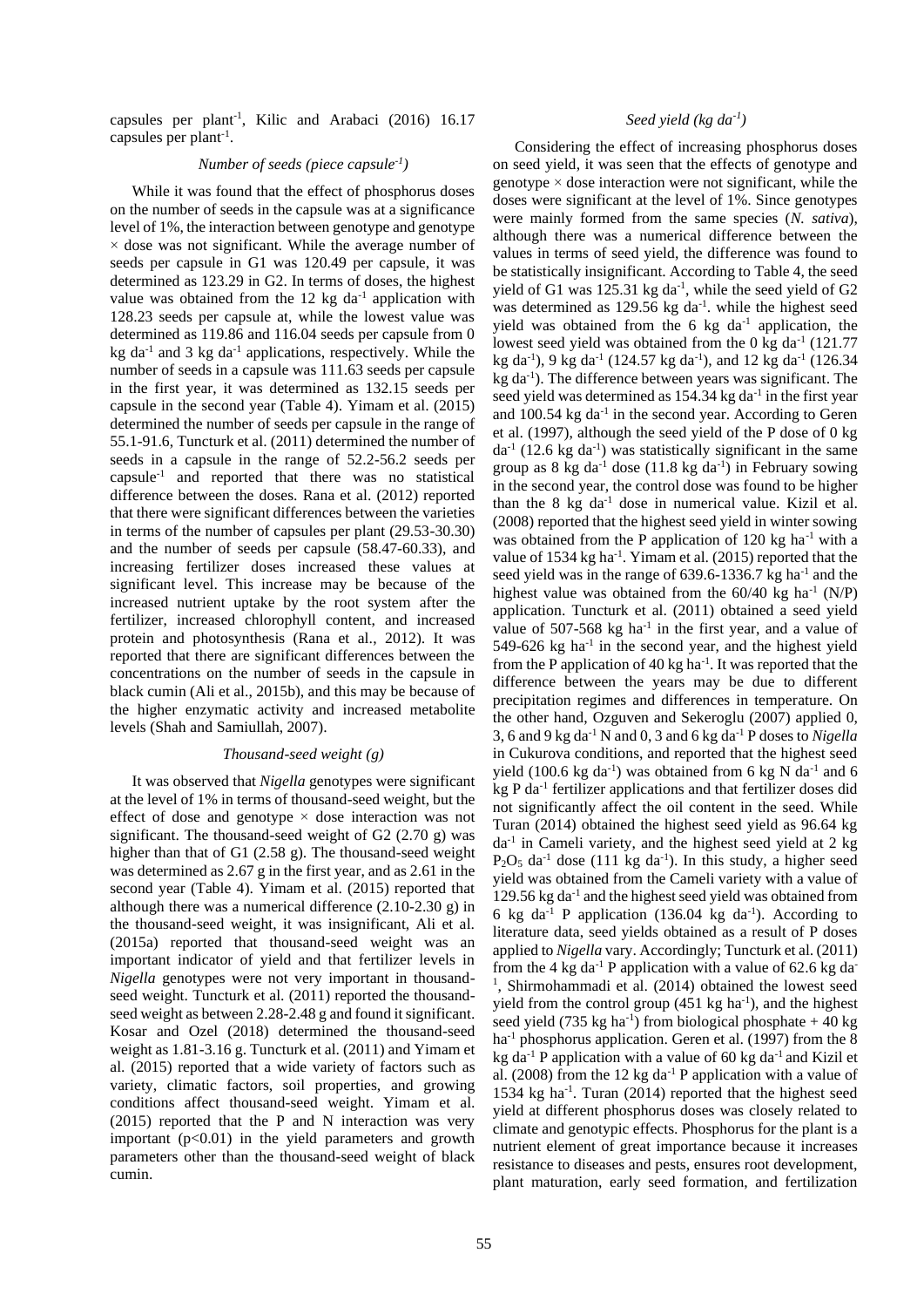(Bilen and Sezen, 1993). Yield components such as capsules and the number of branches affect the seed yield in field crops directly (Ozguven and Sekeroglu, 2007). Yimam et al. (2015) the application of P and N doses together in black cumin causes an increase in plant development, number of leaves and photosynthesis rate. Accordingly, an increase in the number of capsules may lead to an increase in seed yield. Seyyedi et al. (2015) reported that soils that contained high amounts of calcium carbonate affect the phosphorus uptake of the plant negatively, which will also negatively affect the phosphorus uptake in black cumin. Differences in seed yield in similar studies can be explained by the difference in soil structure and phosphorus content in the trial soils of the mentioned studies. According to the study that was conducted by Kacar and Katkat (2009), it was reported that phosphorus has positive effects on the reproductive period and seed maturity in cultivated plants.

### *Fixed oil content (%)*

While there was no difference between genotypes in terms of fixed oil content, it was seen that the doses were significant at the 5% level and the genotype ×dose interaction at the 1% level. While the fixed oil content of genotype 1 was 37.33%, genotype 2 was 35.71%. The highest fixed oil content was obtained from the phosphorus doses of 6 kg da<sup>-1</sup> (37.63%) and 9 kg da<sup>-1</sup> (37.54%), which were statistically significant in the same group, while the lowest fixed oil content was obtained from the 12 kg da<sup>-1</sup> (35.27%) dose. Kizil et al. (2008) obtained the maximum fixed oil content (37.4%) from the 16 kg da<sup>-1</sup> P winter application, which was in the same statistical group as the 12 kg da<sup>-1</sup> P application. Kara et al.  $(2015)$  reported the fixed oil content as 29.5%- 28.4% in the first and second year. Mamun and Absar (2018) reported fixed oil content

as 25% and oleic acid content as 11.7%, Muhammad et al. (2017) as 21.92-22.95%, Faizy (2019) as 35.74-38.46%, Kosar and Ozel (2018) as 36.42-40.17%, Kilic and Arabaci (2016) as 38.17% in black cumin. According to Figure 1A, the highest fixed oil content was observed at the  $3 \text{ kg } da^{-1}$  $(G1\times P3)$  dose of genotype 1, and the lowest fixed oil content at the  $3 \text{ kg}$  da<sup>-1</sup> (G2×P3) dose of G2. When compared by years, while the fixed oil content was 34.16% in the first year, it was 38.88% in the second year (Table 5). Aytac et al. (2017) determined that the fixed fat ratio was higher in the first year (43.2%) than in the second year (32.6%). Acetyl-CoA is a starting material for the formation of fatty acids. The glucose that is produced by photosynthesis is firstly converted into pyruvic acid and then into Acetyl-CoA in pyruvic acid. The oils are accumulated in the storage cells that are called oleasomes in the endosperm after the formation of the ovule after the fertilization in the plant. Oils are mostly accumulated in seeds in annual plants (Baydar and Erbas, 2014). Some responses may be associated with the role of phosphorus as a component of phosphatidylcholine, a biosynthetic intermediate and a carrier of acyl chains in plant seeds (Bates et al., 2013). Previous studies reported that P deprivation can lead to low phosphatidylcholine levels (Okazaki et al., 2013). Fredeen et al. (1990) reported that proper P nutrition could improve the photosynthetic process that would allow increased carbon fixation in the production of carbohydrates and lipids. It was reported that phosphorus affects the fixed oil rate and its components because it is found in the structure of many important enzymes such as nucleic acids, coenzymes, nucleotides, phytates, phospholipids, and sugar phosphates in plants playing active roles in photosynthesis.



Figure 1. Two-year average values of genotype × dose interaction, which is statistically significant in the investigated characteristics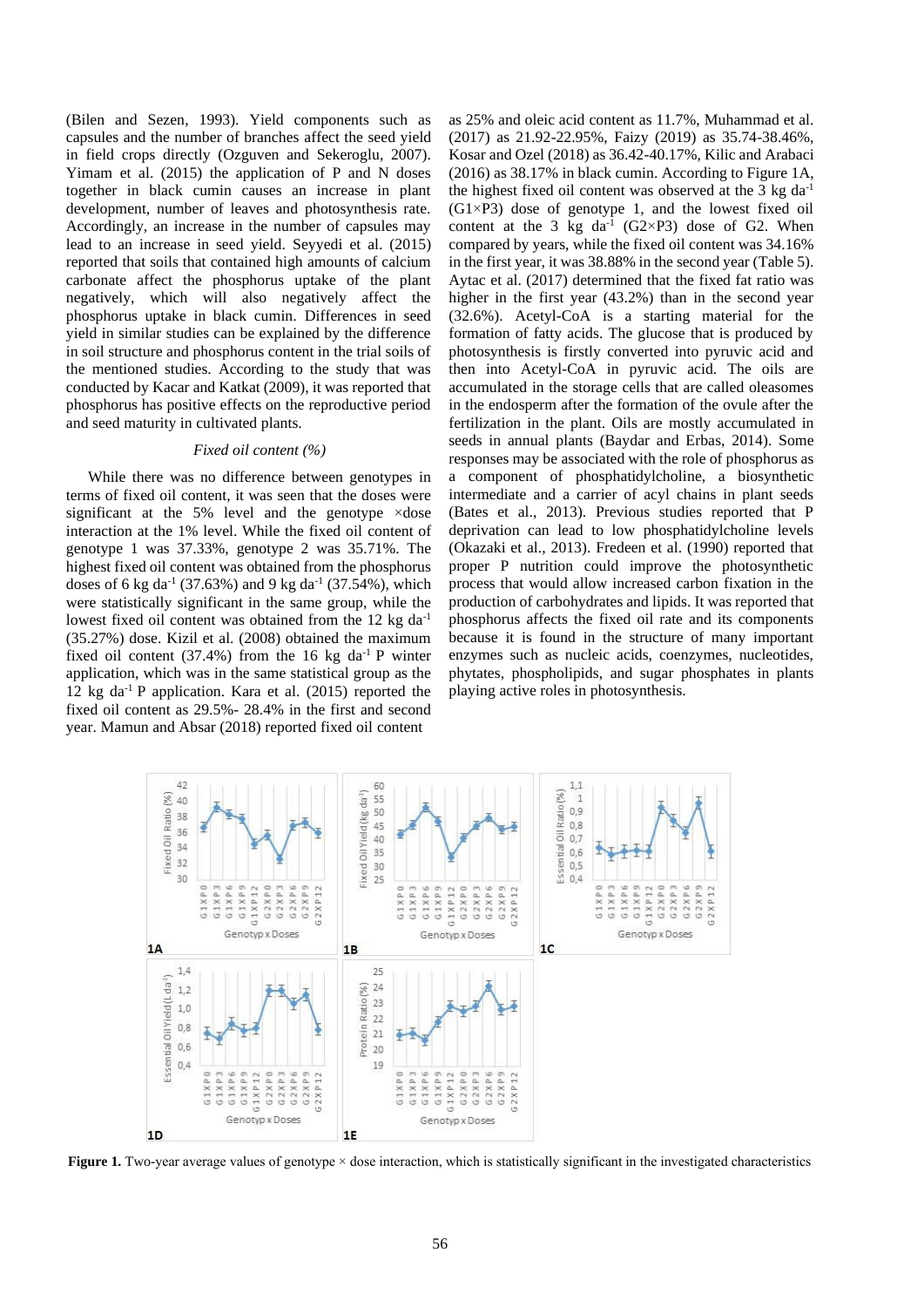|                                       |                     | FOC $(\% )$ |             | FOY $(kg da^{-1})$ |              | EOC(%)   |             | $EOY$ (L da <sup>-1</sup> ) |              | PC(%)    |             |
|---------------------------------------|---------------------|-------------|-------------|--------------------|--------------|----------|-------------|-----------------------------|--------------|----------|-------------|
| Genotype                              | G <sub>1</sub>      | 37.33       |             | 44.18              |              | 0.61     | b           | 0.77                        | b            | 21.48    | b           |
|                                       | G2                  | 35.71       |             | 44.78              |              | 0.82     | a           | 1.08                        | a            | 22.97    | a           |
|                                       | $\mathbf{0}$        | 36.21       | ba          | 41.58              | $\mathbf{C}$ | 0.78     | a           | 0.97                        | a            | 21.73    | d           |
| <b>Doses</b>                          | 3                   | 35.96       | ba          | 45.63              | b            | 0.71     | b           | 0.94                        | a            | 21.96    | cd          |
|                                       | 6                   | 37.63       | a           | 50.36              | a            | 0.68     | b           | 0.95                        | a            | 22.41    | $\mathbf b$ |
| $(kg da^{-1})$                        | 9                   | 37.54       | a           | 45.49              | b            | 0.79     | a           | 0.96                        | a            | 22.22    | cb          |
|                                       | 12                  | 35.27       | b           | 39.37              | $\mathbf{C}$ | 0.61     | $\mathbf c$ | 0.79                        | b            | 22.82    | a           |
| Year                                  | 2018                | 34.16       | $\mathbf b$ | 50.02              | a            | 0.77     | a           | 1.19                        | a            | 22.37    | a           |
|                                       | 2020                | 38.88       | a           | 38.95              | b            | 0.66     | b           | 0.66                        | b            | 22.08    | b           |
|                                       | $G_1 \times P_0$    | 36.71       | $a-c$       | 42.23              | ab           | 0.64     | de          | 0.75                        | bc           | 20.97    | de          |
|                                       | $G_1 \times P_3$    | 39.27       | a           | 45.77              | a            | 0.59     | e           | 0.69                        | $\mathbf{C}$ | 21.12    | de          |
|                                       | $G_1 \times P_6$    | 38.34       | ab          | 52.29              | a            | 0.61     | e           | 0.85                        | <sub>b</sub> | 20.68    | e           |
|                                       | $G_1 \times P_9$    | 37.79       | ab          | 47.06              | a            | 0.62     | e           | 0.78                        | bc           | 21.84    | cd          |
| Genotyp $\times$ Doses (G $\times$ D) | $G_1 \times P_{12}$ | 34.58       | bc          | 33.60              | b            | 0.61     | e           | 0.80                        | bc           | 22.82    | $\mathbf b$ |
|                                       | $G_2 \times P_0$    | 35.72       | $a-c$       | 40.95              | ab           | 0.94     | ab          | 1.20                        | a            | 22.50    | bc          |
|                                       | $G_2 \times P_3$    | 32.66       | $\mathbf c$ | 45.49              | a            | 0.84     | bc          | 1.20                        | a            | 22.81    | b           |
|                                       | $G_2 \times P_6$    | 36.93       | $a-c$       | 48.43              | a            | 0.75     | cd          | 1.06                        | a            | 24.14    | a           |
|                                       | $G_2 \times P_9$    | 37.29       | $a-c$       | 43.93              | a            | 0.97     | a           | 1.16                        | a            | 22.61    | b           |
|                                       | $G_2 \times P_{12}$ | 35.97       | $a-c$       | 45.14              | a            | 0.61     | e           | 0.79                        | bc           | 22.83    | b           |
| Mean                                  |                     | 36.52       |             | 44.48              |              | 0.71     |             | 0.92                        |              | 22.23    |             |
| <b>CV</b>                             |                     | 5.50        |             | 8.86               |              | 5.88     |             | 6.33                        |              | 1.54     |             |
| LSD for years                         |                     | $1.05**$    |             | $2.07**$           |              | $0.02**$ |             | $0.03**$                    |              | $0.18**$ |             |
| LSD for genotype                      |                     | ns          |             | ns                 |              | $0.02**$ |             | $0.03**$                    |              | $0.18**$ |             |
| LSD for doses                         |                     | $1.67*$     |             | 3.28**             |              | $0.03**$ |             | $0.04**$                    |              | $0.28**$ |             |
| LSD for G x D                         |                     | 7.89**      |             | 15.49**            |              | $0.16**$ |             | $0.23**$                    |              | 1.34**   |             |

**Table 5.** Two-year averages and LSD groupings of applied phosphorus doses for properties examined in black cumin

FOC: Fatty oil content, FOY: Fatty oil yield, EOC: Essential oil content, EOY: Essential oil yield, PC: Protein content, ns: No significant, \*P<0.05;  $*P<0.01$ 

### *Fixed oil yield (kg da-1 )*

While there was no difference between genotypes for fixed oil yield, it was observed that dose and genotype  $\times$ dose interaction were significant at the 1% level (Table 5). The fixed oil yield was determined as  $44.18$  kg da<sup>-1</sup> in G1 and  $44.78$  kg da<sup>-1</sup> in G2. The highest fixed oil yield was observed in the  $6 \text{ kg} \text{ da}^{-1}$  P application (50.36 kg da<sup>-1</sup>), while the lowest was found in the 0 kg da<sup>-1</sup> P (41.58 kg da<sup>-1</sup>) and 12 kg da<sup>-1</sup> P (39.37 kg da<sup>-1</sup>) doses, which were statistically significant in the same group. According to Figure 1B, the lowest fixed oil yield was observed at 12 kg da<sup>-1</sup> P dose of genotype  $1(33.60 \text{ kg da}^{-1})$ , while the highest was observed at 0 kg da<sup>-1</sup> and 12 kg da<sup>-1</sup> P doses of G1, and at the doses, which were statistically significant in the same group as those of G2 except for the  $0 \text{ kg } da^{-1}$  P dose. In terms of years, the fixed oil yield was determined as 50.02 kg da<sup>-1</sup> in the first year and 38.95 kg da<sup>-1</sup> in the second year (Table 5). Akgoren (2011) reported the fixed oil yield between 18.85- 41.08 kg da-1 . Telci (1995) determined the average fixed oil yield as  $44.70 - 49.81$  kg da<sup>-1</sup>, which is consistent with the fixed oil yield values in the study. According to Turan (2014), the highest oil yield in the Bilecik population was obtained from 4 kg  $P_2O_5$  da<sup>-1</sup> application (42.97 kg da<sup>-1</sup>), while the highest oil yield  $(46.34 \text{ kg da}^{-1})$  in Cameli variety was obtained from 2 kg  $P_2O_5$  da<sup>-1</sup> application. In this study, the fixed oil yield of the Cameli variety (Genotype 2) was statistically significant in the same group at all doses except for the control dose. Phosphorus is an important element playing roles in cell division, increasing the resistance of

plants by promoting the uptake of potassium by plants, root development and maturation (Brohi and Aydeniz, 1994). With the increasing root development after phosphorus applications, the contact surface of the root in the soil expands, and the rate of utilization of other nutrients by plants increases (Marschner, 1995). Phosphorus fertilizers are very important in increasing the seed quality as well as the seed yield. Climatic conditions such as suitable temperature and sufficient precipitation are very important in black seed cultivation. Also, better root development, branching, and flowering (Bilen and Sezen, 1993), as well as increased number of capsules and the amount of seeds are observed (Seyyedi et al., 2017) with the administration of appropriate phosphorus doses. The effect of phosphorus on seed yield and fixed oil ratio directly affects fixed oil yield because fixed oil yield is calculated by using fixed oil ratio  $(\%)$  and seed yield (kg da<sup>-1</sup>) values.

#### *Essential oil content (%)*

Genotype, dose, and genotype  $\times$  dose interaction were significant at the 1% level for essential oil content (Table 5). While the essential oil content of G1 was 0.61% and G2 was 0.82%. While the maximum essential oil content was obtained from  $0 \text{ kg} \text{ da}^{-1}$  P and  $9 \text{ kg} \text{ da}^{-1}$  P doses, which were statistically significant in the same group, the lowest was obtained from the  $12$  kg da<sup>-1</sup> P dose. Considering the genotype  $\times$  dose interaction according to figure 1C, it is seen that the maximum essential oil content was obtained from the 9 kg da<sup>-1</sup> P dose of genotype 2, while the lowest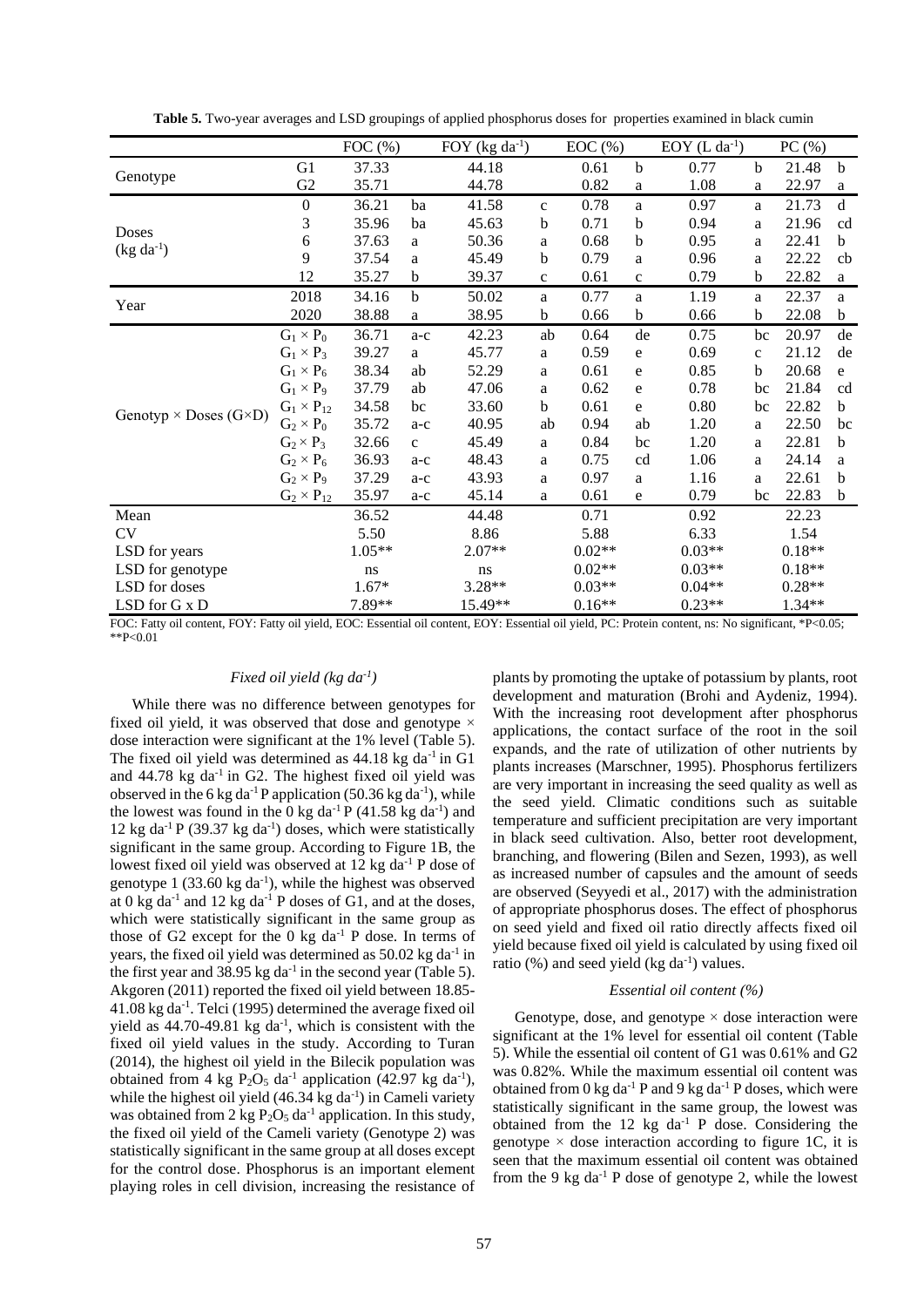content was obtained from the doses of genotype 1 except for the  $0 \text{ kg da}^{-1}$  P dose, which was in the same group as the 12 kg da<sup>-1</sup> P dose of genotype 2 (Table 5). According to years, it was found to be 0.77% in the first year and 0.66% in the second year. Kizil et al. (2008) obtained the maximum essential oil content (0.60%) from the control dose  $(0 \text{ kg ha}^{-1} \text{ P})$ , which is similar to our results. Kara et al. (2015) determined the average essential oil content as 0.34% in the first year and 0.29% in the second year. Faizy (2019) determined the essential oil ratio in the range of 0.79-0.82%. Essential oil amount could be varied due to extraction methods applied and ecological factors such as fertilization, irrigation, seed type and climatic conditions etc (Aksu et al., 2021). As reported by Salem et al. (2020), fertilization has an important role in the growth, flowering, fruit, seed and oil yields of plants as well as in their biochemical components.

### *Essential oil yield (L da-1 )*

Genotype, dose, and genotype  $\times$  dose interaction were found to be significant at the 1% level in terms of essential oil yield (Table 5). While the essential oil yield was 0.77 L  $da^{-1}$  in genotype 1, it was determined as 1.08 L  $da^{-1}$  in genotype 2. When the doses were examined in terms of essential oil yield, it was seen that the lowest essential oil ratio was obtained from the  $12 \text{ kg } da^{-1}$  P application and that all other doses were statistically significant in the same group (Table 5). According to figure 1D, while the highest essential oil yield was observed at the doses of genotype 2 other than 12 kg da-1 P dose, the lowest value was observed at 3 kg da-1 P dose of genotype 1. Looking at the years, it was determined as  $1.19$  L da<sup>-1</sup> in the first year and  $0.66$  L  $da^{-1}$  in the second year.

#### *Protein content (%)*

According to Table 5, genotype, dose, and genotype × dose interaction are significant at the 1% level in terms of protein content. The protein content was found to be higher in genotype 2 (22.97%) than in genotype 1 (21.48%). Considering the doses, the highest protein content was obtained from the 12 kg da<sup>-1</sup> P application (22.82%), while the lowest protein content was obtained from the control application (21.73%). According to figure 1E, the maximum protein content was obtained from the 9 kg da-1 P application of genotype 2, while the lowest protein content was obtained from the 9 kg da<sup>-1</sup> P dose of genotype 1. While the protein content was 22.37% in the first year, it was 22.08% in the second year. According to Rana et al. (2012), the protein content in the applied fertilizer doses was between 15.42% and 23.18%, and the highest value (23.18%) was obtained from the  $60/120$  kg ha<sup>-1</sup> N/P application, which was the highest dose. Takruri and Dameh (1998) found a protein content between 19.9-24.1% and obtained the highest value from the Indian source. Kabir et al. (2019) determined the protein content as 20.3%. The values in this study are seen to be compatible with the literature data.

## **CONCLUSION**

This study was carried out under Kahramanmaras ecological conditions during 2018 – 2020 periods to determine the effect of increasing phosphorus doses in black cumin on yield and quality characteristics. Increasing phosphorus doses were found to be significant for the number of seeds in the capsule, seed yield, fixed oil content, fixed oil yield, essential oil content, essential oil yield, and protein content. The highest seed yield was obtained from the 6 kg da<sup>-1</sup> P application (136.04 kg da<sup>-1</sup>). While the seed yield increased up to the 6 kg da<sup>-1</sup> P application, the 9 kg  $da^{-1}$  P and 12 kg  $da^{-1}$  P applications were in the same statistical group as the control. The fixed oil content, fixed oil yield, and essential oil yield, in a similar way, reached the highest value with the 6 kg da<sup>-1</sup> P application, while the highest essential oil content was obtained from the 9 kg da-<sup>1</sup> P application, and the highest protein content was obtained from the 12 kg da<sup>-1</sup> P application. As a result, the difference between phosphorus doses on number of capsules per plant, plant height, number of branches per plant, and thousand-seed weight was found to be insignificant, and the phosphorus dose coming forward for seed yield and quality properties was 6 kg da<sup>-1</sup>.

#### **ACKNOWLEDGEMENT**

This research was supported by the Kahramanmaras Sutcu Imam University Scientific Research Projects Unit (Project No: 2018/1-11 M)."

#### **LITERATURE CITED**

- Abadi, B.H.M., H.R. Ganjali and H.R. Mobasser. 2015. Effect of mycorrhiza and phosphorus fertilizer on some characteristics of black cumin. Biological Forum-An International Journal 7(1): 1115-1120.
- Ahmad, A., A. Husain, M. Mujeeb, S.A. Khan, A.K. Najmi, N.A. Siddique, Z.A. Damanhouri and F. Anwar. 2013. A review on therapeutic potential of *Nigella sativa*: A miracle herb. Asian Pac J Trop Biomed. 3(5): 337-352.
- Akgoren, G. 2011. Agricultural characteristics of some *Nigella sativa* L. populations. Eskisehir Osmangazi University, Department of Field Crops, Master's Thesis,. 92p (in Turkish).
- Akgul, A. 1993. Spice Science and Technology, Food Technology Association Publication No:15, Damla Printing, Ankara, 72- 75pp.
- Aksu, M., G. Ozkan, S.S. Kiralan, M. Kiralan and M.F. Ramadan. 2021. Composition and functionality of *Nigella sativa* essential oil. Black cumin (*Nigella sativa*) seeds: Chemistry, Technology, Functionality and Applications, Food Bioactive Ingredients, ed. Ramadan M.F., 409-420, Springer, Berlin.
- Ali, K.A., N.H. Rasoul, S.A. Zaino, M.K.H. Abdulrahman and H.H. Hamad. 2015b. Influence of foliar application of Zinc on the growth, yield, and oil content of black cumin (*Nigella sativa* L.). Zanco Journal of Pure and Applied Sciences 27(5): 7-12.
- Ali, M.M.K., M.A. Hasan and M.R. Islam. 2015a. Influence of fertilizer levels on the growth and yield of black cumin (*Nigella sativa* L.). The Agriculturists 13 (2): 97-104.
- Anonymous. 2016. Principles of Fertilization Ministry of National Education, Ankara. 74p.
- Anonymous. 2020a. Climate data for 2017-18 and 2019-2020 and long years measured at Kahramanmaras Province Meteorology Station.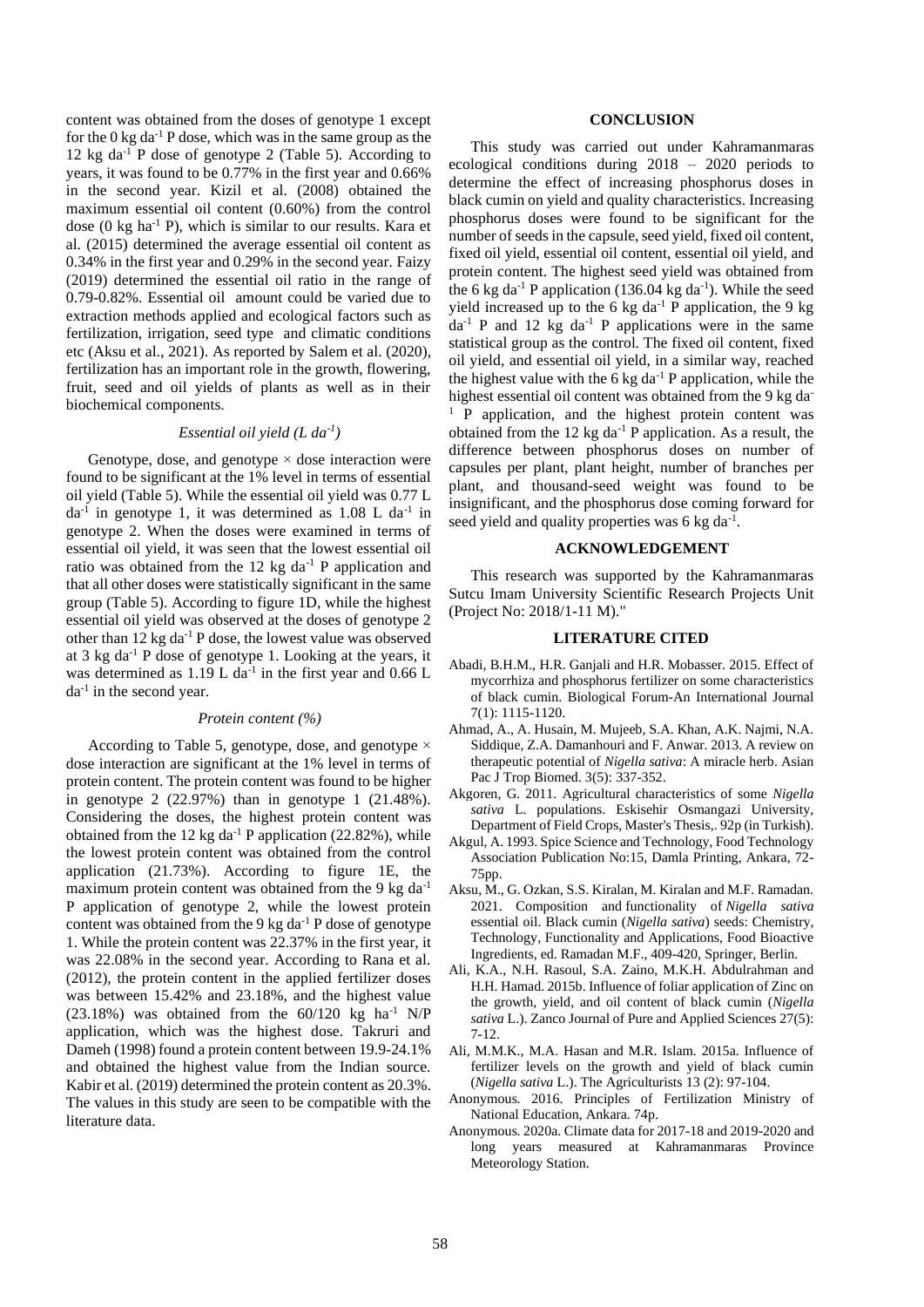- Anonymous. 2020b. Kahramanmaras Sutcu Imam University. USKIM laboratory soil analysis results.
- Ayhan, B. 2012. Phytotherapeutic studies on *Nigella sativa* L. Plant. Gazi University, Department of Pharmacognosy, Master's Thesis. 153p (in Turkish).
- Aytac, Z., N. Gulmezoglu, T. Saglam, E.G. Kulan, U. Selengil and H.L. Hosgun. 2017. Changes in N, K, and fatty acid composition of black cumin seeds affected by nitrogen doses under supplemental potassium application. Journal of Chemistry 2017: 1-7.
- Baser, K. H. C. 2010. Black cumin (*Nigella sativa*). Bagbahce Journal. 32(3): 26-27.
- Bates, P.D., S. Stymne and J. Ohlrogge. 2013. Biochemical pathways in seed oil synthesis. Current Opinion in Plant Biology. 16(3): 358-364.
- Baydar, H. 2013. The Science and Technology of Medicinal and Aromatic Plants (Extended 4th Edition). Suleyman Demirel University, Publication No: 51. 339p.
- Baydar, H. and S. Erbas. 2014. Oil Crops Science and Technology, Suleyman Demirel University Faculty of Agriculture Publication No: 97, Isparta, 22-24pp.
- Bayram, E., S. Kırıcı, S. Tansı, G. Yılmaz, O. Arabacı, S. Kızıl and I. Telci. 2010. Possibilities of increasing the production of medicinal and aromatic plants. VII. Agricultural Engineering Technical Congress Book. 1-21pp.
- Bilen, S. and Y. Sezen. 1993. The effect of soil reaction on plant nutrient availability. Ataturk Univ. J. of Agricultural Faculty. 24(2): 156-166.
- Brohi, A. and A. Aydeniz. 1994. Plant Nutrition. Gaziosmanpasa Univ. Faculty of Agriculture, Pub. No: 4, Tokat (in Turkish).
- Buczko, U., M.V. Laak, B. Eichler-Lobermann, W. Gans, I. Merbach, K. Panten, E. Peiter, T. Reitz, H. Spiegel and S.V. Tucher. 2018. Re-evaluation of the yield response to phosphorus fertilization based on meta-analyses of long-term field experiments. Ambio. 47(1): 50-61.
- Ceylan, A. 1997. Medicinal plants-II. Ege University Faculty of Agriculture Publications, No:481. 306p.
- Datta, S. 2004. Black cumin: Potentials and constraints in Indian agriculture: A review. Cooch Behar, West Bangal, India, 34p.
- Faizy, H.S. 2019. Effect of phosphor fertilizer, magnetic water and humic acid on the growth, photosynthesis pigments and oil yield components of *Nigella sativa* plant. Mesopotamia J. of Agric. 47(2): 51-72.
- Fredeen, A.L., T. K. Raab, I.M. Rao and N. Terry. 1990. Effects of phosphorus nutrition on photosynthesis in *Glycine max* (L.) Merr. Planta. 181(3): 399-405.
- Geren, H., E. Bayram and A. Ceylan. 1997. The effect of different sowing times and phosphorus fertilizer application on yield and quality in black cumin (*Nigella sativa* L.). Turkey II. Field Crops Congress, 22-25 September 1997 Samsun, 376-380 pp (in Turkish).
- Hammo, Y.H. 2008. Effect of very high levels of nitrogen and phospours fertilizers, pinching, and seed rate sowing on growth, seed yield and componentes of *Nigella sativa* l. 2 seed compenents. Mesopotamia J. of Agric. 36(2): 2-11.
- Kabir, Y., H. Shirakawa and M. Komai. 2019. Nutritional composition of the indigenous cultivar of black cumin seeds from Bangladesh. Progress in Nutrition, 21(Supplement 1): 428-434.
- Kacar, B. 2015. General Plant Physiology. 1st edition; Nobel Academic Publishing Training Consultancy Trade. Ltd. Sti. Turkey.
- Kacar, B. and A.V. Katkat. 2009. Plant Nutrition. (4th Editions). Nobel Published No:849, 659p (in Turkish).
- Kara, N., D. Katar and H. Baydar. 2015. Yield and quality of black cumin (*Nigella sativa* L.) populations: The effect of ecological conditions. Turk J Field Crops. 20 (1): 9-14.
- Kılıc, C. and O. Arabacı. 2016. The effect of different sowing times and seed amount on yield and quality in black cumin (*Nigella sativa* L.). Adnan Menderes University Faculty of Agriculture Journal 13 (2): 49-56.
- Kizil S., S. Kirici, O. Cakmak and K.M. Khawar. 2008. Effects of sowing periods and P application rates on yield and oil composition of black cumin (*Nigella sativa* L.). Journal of Food, Agriculture and Environment 6 (2): 242-246.
- Kosar, I. and A. Ozel. 2018. Characterization of *Nigella sativa* L. cultivars and populations: Agricultural characteristics. Harran Journal of Agricultural and Food Sciences 22(4): 533-453.
- Mamun, M.A. and N. Absar. 2018. Major nutritional compositions of black cumin seeds-cultivated in Bangladesh and the physicochemical characteristics of its oil. International Food Research Journal 25(6): 2634-2639.
- Marschner, H. 1995. Mineral Nutrition of Higher Plants. 2nd Edition. Academic Press, Inc. London, G.B., 446p.
- Muhammad, A.G., R.M. Ahmed and K. E. Muhammed. 2017. Response of growth, yield and oil content of two black seed species to nitrogen fertilizer in Sulaimani district. Euphrates Journal of Agriculture Science 9(4): 18-52.
- Okazaki, Y., H. Otsuki, T. Narisawa, M. Kobayashi, S. Sawai, Y. Kamide and K. Saito. 2013. A new class of plant lipid is essential for protection against phosphorus depletion. Nature Communications 4(1): 1-10.
- Ozguven, M. and N. Sekeroglu. 2007. Agricultural practices for high yield and quality of black cumin (*Nigella sativa* L.) cultivated in Turkey. Acta Horticulturae 756: 329-337.
- Ramadan, M.F. 2015. Nutritional value and applications of *Nigella sativa* essential oil: a mini review. Journal of Essential Oil Research 27(4): 271-275.
- Rana, S., P.P. Singh, I.S. Naruka and S.S. Rathore. 2012. Effect of nitrogen and phosphorus on growth, yield and quality of black cumin (*Nigella sativa* L.). International J. Seed Spices.  $2(2): 5-8.$
- Saleh, F.A., N. El-Darra, K. Raafat and I. El-Ghazzawi. 2018. Phytochemical analysis of *Nigella sativa* L. utilizing GC-MS exploring its antimicrobial effects against multidrug-resistant bacteria. Pharmacognition Journal 10(1): 99-105.
- Salem, S.M.M. and N.S.A. El-Shayeb. 2020. Effect of cattle manure, biochar and NPK fertilization on *Nigella sativa* L. productivity in sandy soils. World Journal of Agricultural Sciences 16(1): 42-49.
- Seyyedi, S.M., P. R. Moghaddam, M. Khajeh-Hossieni and H. Shahandeh. 2017. Improving of seed quality of black seed (*Nigella sativa* L.) by increasing seed phosphorus content in a calcareous soil. Journal of Plant Nutrition 40(2): 197-206.
- Seyyedi, S.M., P.R. Moghaddama, M. Khajeh-Hosseini and H. Shahandehb. 2015. Influence of phosphorus and soil amendments on black seed (*Nigella sativa* L.) oil yield and nutrient uptake. Industrial Crops and Products 77: 167-174.
- Shah, S.H. and Samiullah. 2007. Response of black cumin (*Nigella sativa* L.) to applied nitrogen with or without gibberellic acid spray. World Journal of Agriculture Sciences 3(2): 153-158.
- Shirmohammadi, E., M. Khaje, H. Shahgholi and G.H. Talaei. 2014. Effect of biological phosphate and chemical phosphorus fertilizer on yield and yield components of black cumin (*Nigella sativa* L.). Agriculture Science Developments 3(9): 279-283.
- Steel, R.G.D. and J.H. Torrie. 1980. Principles and Procedures of Statistics. McGaw-Hill Book Company, Inc. N.Y.
- Takruri, H.R.H. and M.A.F. Dameh. 1998. Study of the nutritional value of black cumin seeds (*Nigella sativa* L.). J Sci Food Agric. 76: 404-410.
- Telci, I. 1995. The effect of different planting density on yield, yield components and some vegetative properties of black